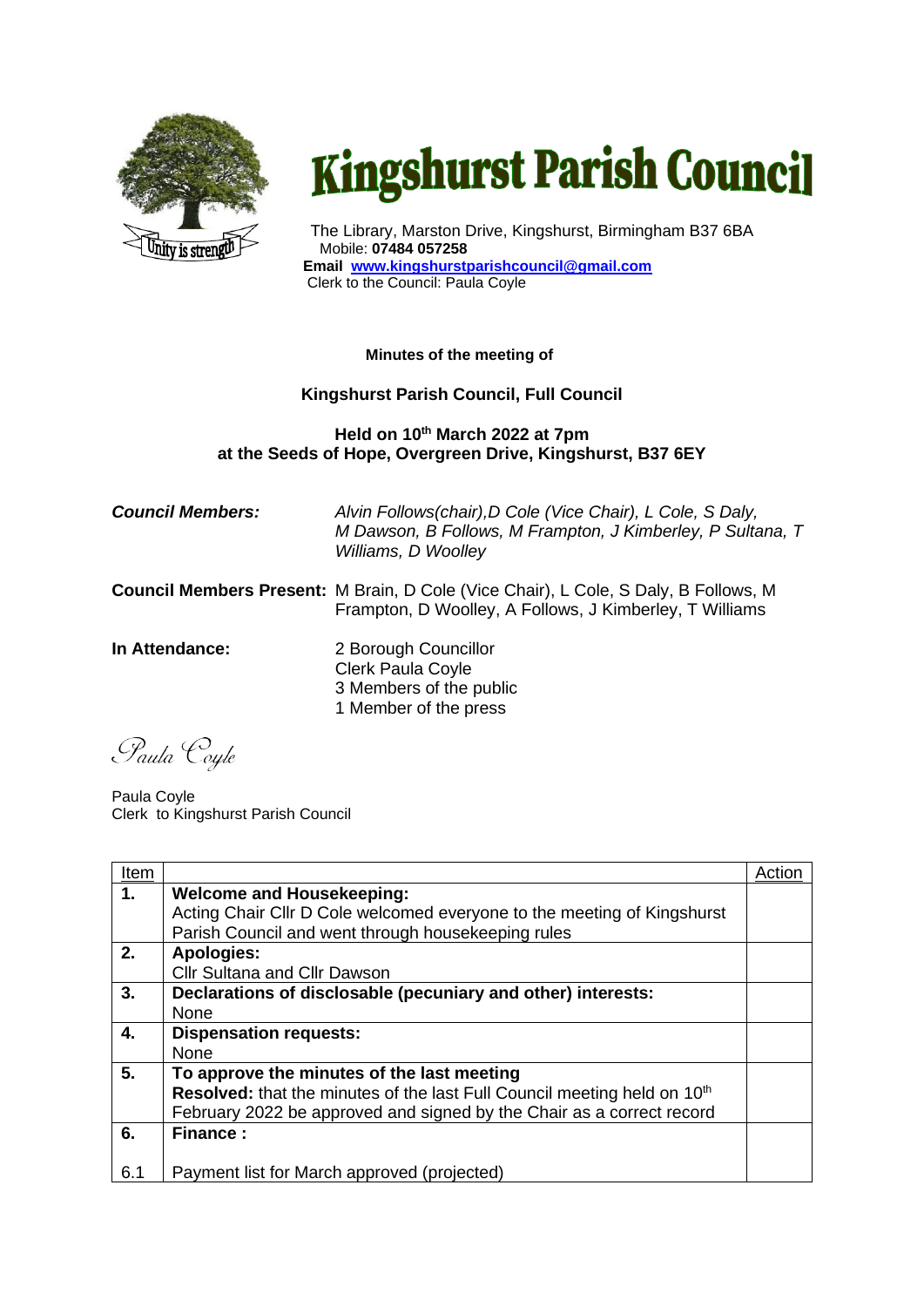| 6.2              | Approved any other payments that was not on payments list of point 6.1.                                                                                                                                                                                   |              |
|------------------|-----------------------------------------------------------------------------------------------------------------------------------------------------------------------------------------------------------------------------------------------------------|--------------|
| $\overline{7}$ . | To receive reports /proposals:                                                                                                                                                                                                                            |              |
| 7.1              | <b>Borough Councillors Report</b>                                                                                                                                                                                                                         |              |
|                  | DC gave an update on the airport.                                                                                                                                                                                                                         |              |
|                  | DC gave an update on the parade and that the developers had been<br>approved. The Co-op has been delayed until August 2022.                                                                                                                               |              |
|                  | JK requested future update on agenda's regarding the budgets and<br>funding for the Kingshurst development.                                                                                                                                               |              |
|                  | Borough Councillors requested a flyer and website update for parish<br>councillors in addition to the Borough Councillors Surgeries.                                                                                                                      | <b>Clerk</b> |
| 8.               | <b>Events Committee</b>                                                                                                                                                                                                                                   |              |
|                  |                                                                                                                                                                                                                                                           |              |
| 8.1              | The Queens Jubilee 70 <sup>th</sup> Celebrations meeting to be arranged as soon as<br>possible.                                                                                                                                                           | <b>Clerk</b> |
| 8.2              | Meeting to be arranged for the Commonwealth Celebrations, all parish<br>councillors to attend this meeting                                                                                                                                                | <b>Clerk</b> |
| 9.               | <b>Allotments/KCG</b>                                                                                                                                                                                                                                     |              |
| 9.1              | MF requested a new notice board which was approved.                                                                                                                                                                                                       |              |
| 9.2              | MF requested on the blue storage container some repairs; it was agreed to<br>source three quotes.                                                                                                                                                         | <b>Clerk</b> |
| 9.3              | MB stated that there has always been a lease agreement between Jubilee<br>Gardens and KPC, MB stated that this lease agreement was drawn up by<br>the previous clerk, Denise. KPC clerk stated that no record of this signed<br>agreement has been found. |              |
|                  | MB to email all KPC Councillors on the 11 <sup>th</sup> March 2022 with a copy of this<br>lease agreement.                                                                                                                                                | <b>MB</b>    |
| 10.              | <b>Councillors Reports and Items for future agenda</b>                                                                                                                                                                                                    |              |
|                  | MF gave an oral report that the path has been repaired at the allotments.<br>DC has requested that a written report needs to be submitted.                                                                                                                | MF           |
| 11               | <b>Public Participation</b>                                                                                                                                                                                                                               |              |
|                  | A request was made for funding and DC advised that the grant<br>information is available on the Kingshurst Parish Council Website<br>which needs to be completed before consideration.                                                                    |              |